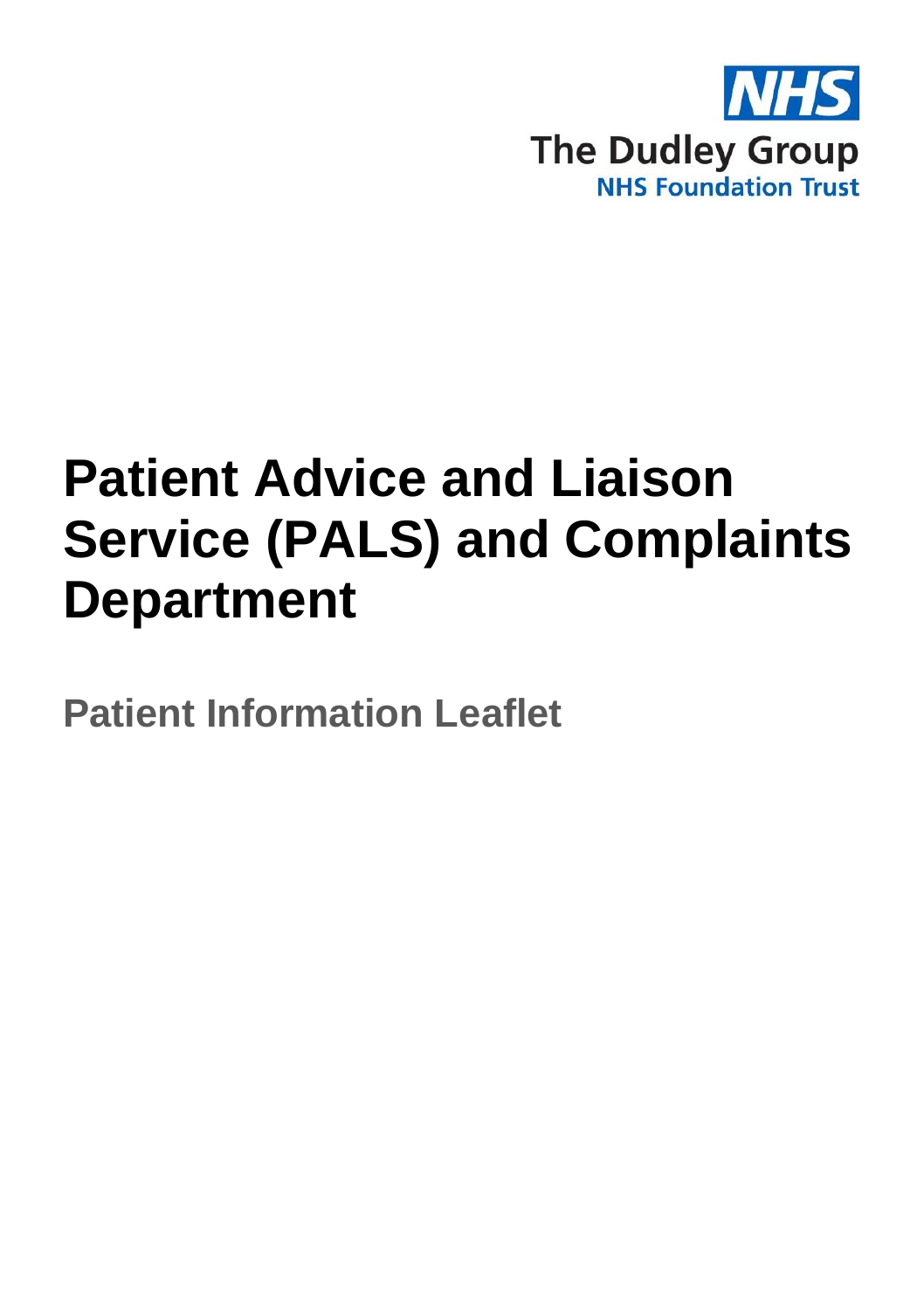# **Patient Advice Liaison Service**

## **Raising a concern or complaint**

**We will do everything we can to make sure that you receive the best standards of care. However, sometimes we may not achieve this and your expectations may not be met. If this happens, we will do our best to put things right and learn from your concern or complaint to improve our service to others.**

# **Who do I speak to?**

**Where possible, please speak to the person in charge of the ward or department providing your care, as they may be able to sort out your concerns straight away.** 

**Alternatively, you can also contact the Patient Advice and Liaison Service (PALS) to help you.**

**The PALS team works in partnership with our patients and staff and is committed to providing impartial and confidential advice to support patients, their families and carers.**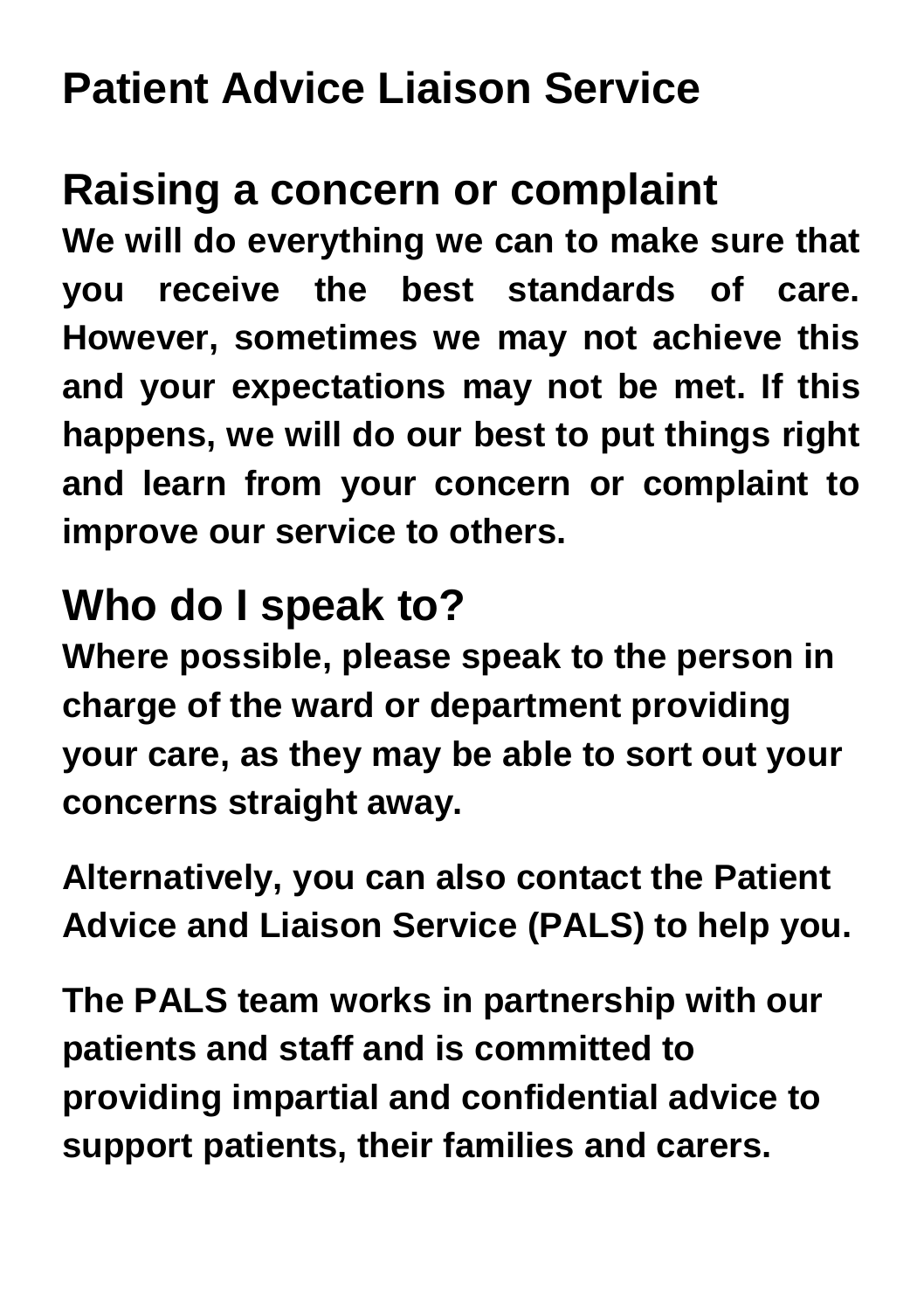**PALS can:**

- **Listen to your compliments, concerns, queries and suggestions**
- **Help resolve problems on your behalf**
- **Provide information about the NHS complaints procedure and how to get independent help**

## **PALS contact details:**

**Freephone:** 

**0800 073 0510 (9am to 5pm, Monday to Friday)**

**Email: [dgft.pals@nhs.net](mailto:dgft.pals@nhs.net)**

**If your concern or complaint is about a GP, family dentist, pharmacist or optician, please speak to the individual practice or service in the first instance. Alternatively, contact the local commissioner or ring NHS England on 0300 311 22 33.**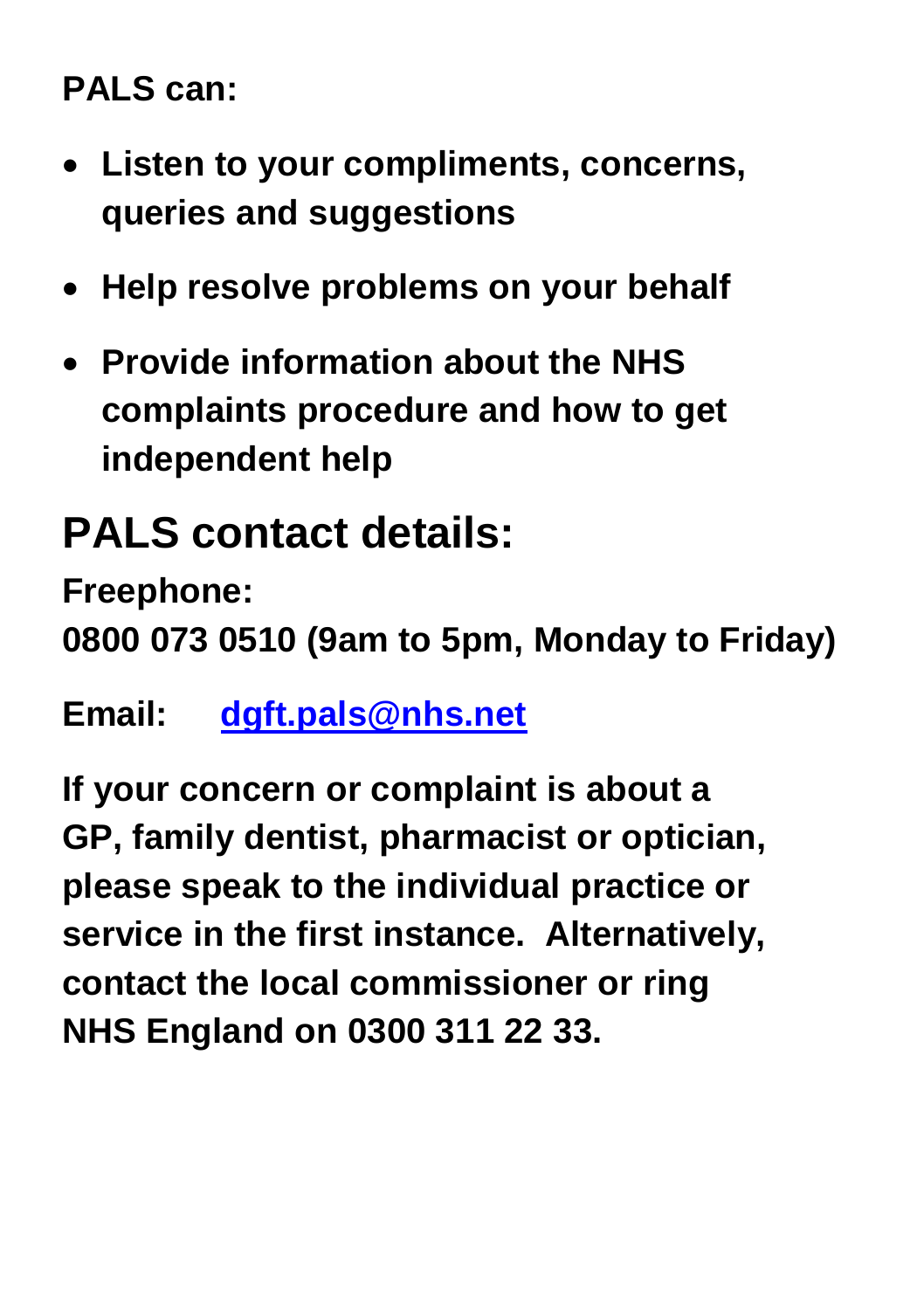# **Complaints**

**If you would like to make a formal complaint, this can be made in writing through the post or email; or verbally, to the Complaints Department or the Chief Executive's office. Making a complaint will not affect your hospital treatment in any way.**

### **Complaints Department contact details:**

**Phone: 01384 321035**

**Email: [dgft.complaints@nhs.net](mailto:dgft.complaints@nhs.net)**

**Address:**

**Complaints Department or Chief Executive**

**The Dudley Group NHS Foundation Trust**

**2 nd Floor, South Block**

**Russells Hall Hospital**

**Dudley, West Midlands**

**DY1 2HQ**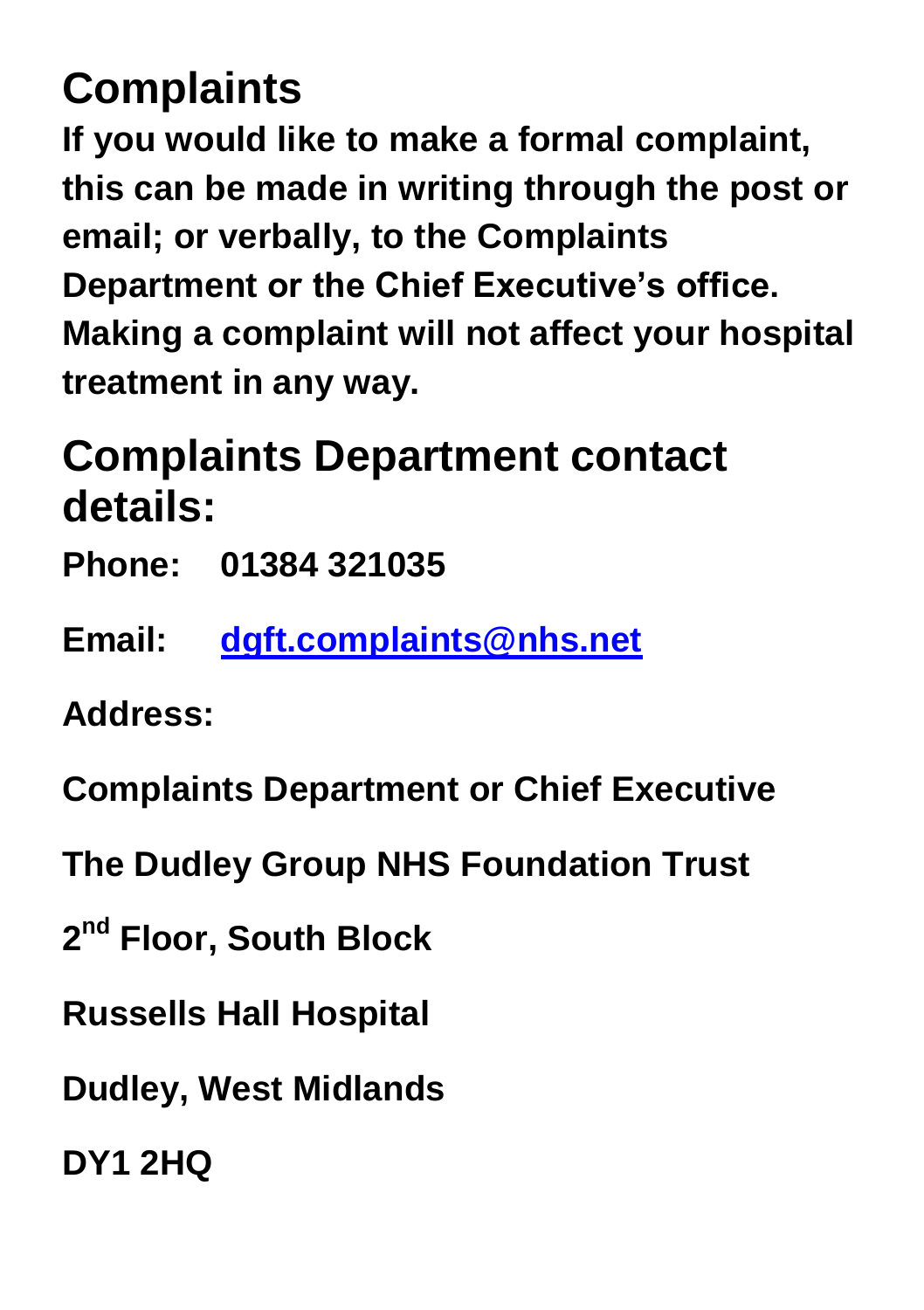**What happens when my complaint is received?**

**The Complaints Department will acknowledge your complaint and advise you of a date when the complaints process is likely to be completed. If there is any delay in completing our investigation into your complaint, we will discuss this with you.**

**We will give you the opportunity to meet with senior staff to discuss your complaint.** 

**Once the complaints process is completed, the Chief Executive will provide you with a full written response.**

### **Where can I get support with making a formal complaint?**

**The NHS Complaints Advocacy Service is a free and independent service that can assist you to make a complaint.** 

- **Phone: 0300 456 2370**
- **Text: 81025**
- **Email: [pohwer@pohwer.net](mailto:pohwer@pohwer.net)**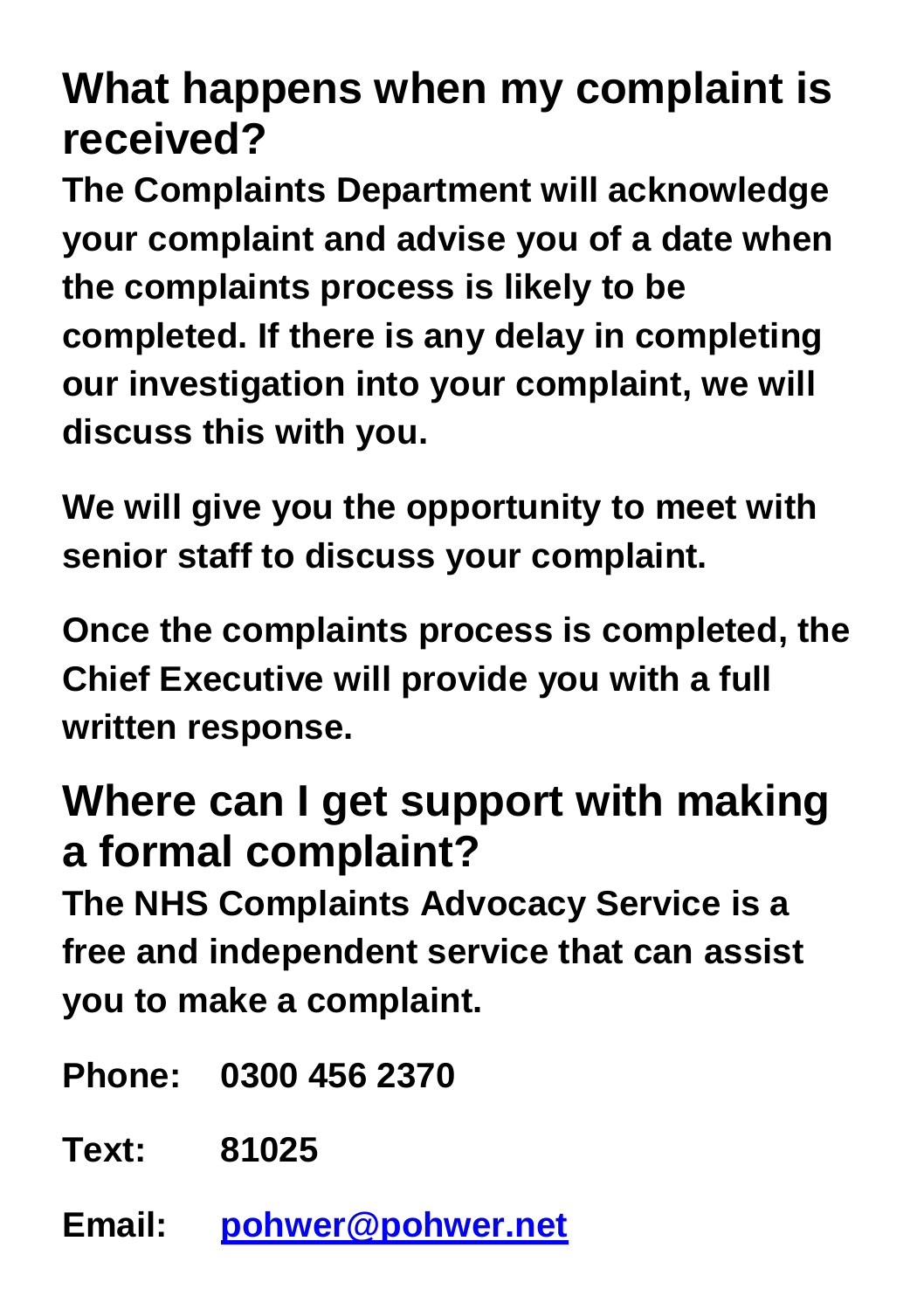**Address: POhWER, PO Box 14043, Birmingham B6 9BL**

# **What if I am not happy with the response to my complaint?**

**If you are not happy with the response to your complaint, please contact the Complaints Department who can arrange for your complaint to be reviewed.** 

**Alternatively, you can ask the Parliamentary and Health Service Ombudsman (PHSO) to review your case.**

**Please note that the PHSO will not investigate a complaint until we have fully investigated and responded to your concerns. (This is known as local resolution).**

#### **Parliamentary and Health Service Ombudsman contact details:**

**Phone: 0345 015 4033**

**Web: [www.ombudsman.org.uk](http://www.ombudsman.org.uk/)**

**Address: Millbank Tower, London SW1P 4QP**